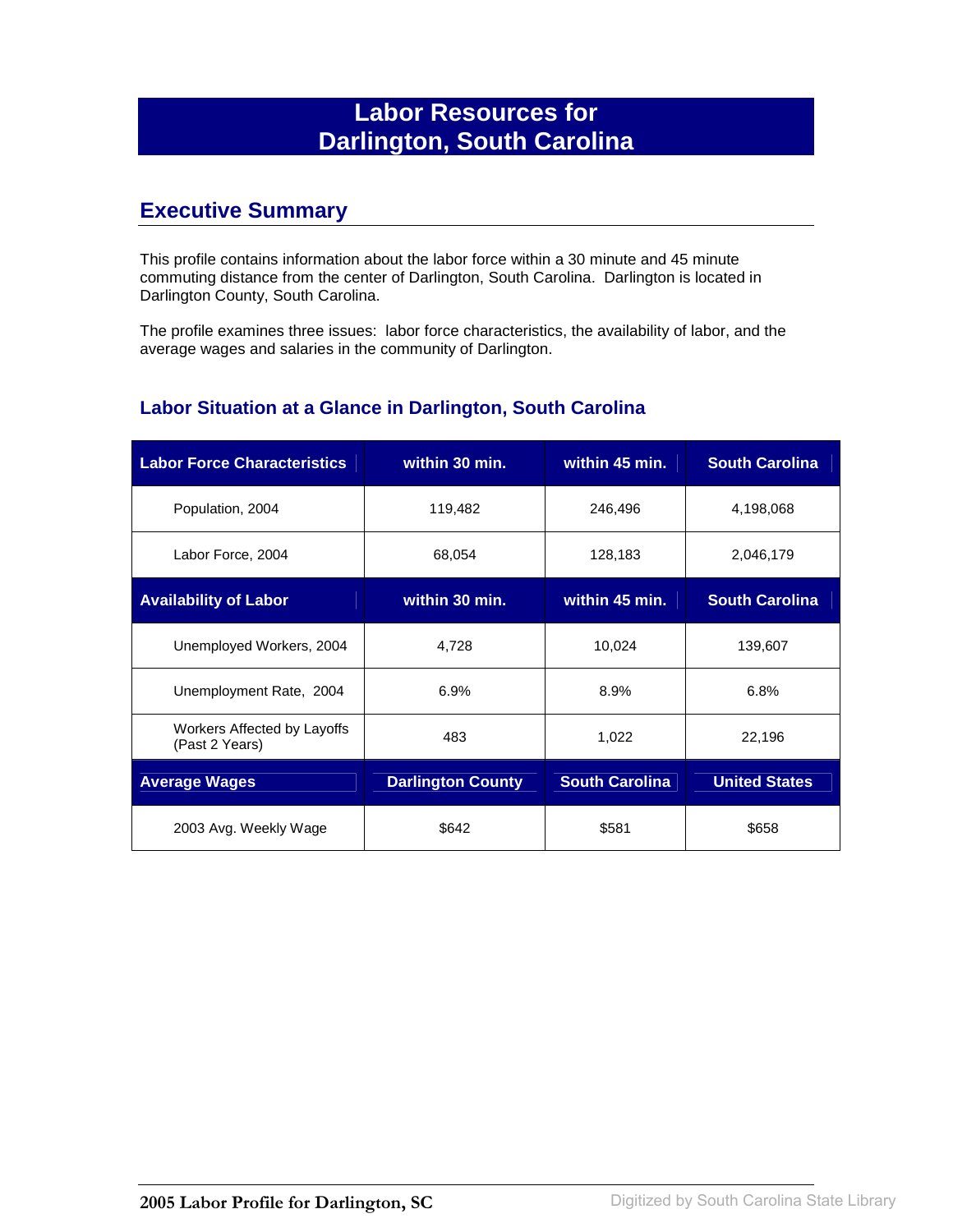# **Labor Force Characteristics for Darlington, South Carolina**

The composition and size of a community's labor force is linked very closely with demographic and economic conditions and trends in the region. The following labor force profile provides basic information on the population base and labor force characteristics so that the reader can better assess labor force conditions in the community.

| <b>Labor Force</b>             |                              |                                                |                                 |
|--------------------------------|------------------------------|------------------------------------------------|---------------------------------|
|                                | 30 min.<br><b>Drive time</b> | 45 min.<br>Drive time                          | <b>South</b><br><b>Carolina</b> |
| Labor Force<br>2004            | 68,054                       | 128,183                                        | 2,046,179                       |
| Change since<br>2000           | 12,378                       | 15,070                                         | 49,079                          |
|                                |                              | <b>Population</b>                              |                                 |
| Population 2004                | 119,482                      | 246,496                                        | 4,198,068                       |
| Change since<br>2000           | 1,756                        | 3,268                                          | 186,056                         |
| Projected<br>2010              | 122,056                      | 235,119                                        | 4,446,704                       |
|                                |                              | <b>Gender Distribution</b>                     |                                 |
| Male                           | 56,439                       | 117,093                                        | 2,040,261                       |
| Female                         | 63,044                       | 129,403                                        | 2,132,454                       |
|                                |                              | <b>Age Distribution</b>                        |                                 |
| Ages 20-34                     | 23,790                       | 49,549                                         | 875,330                         |
| Ages 35-49                     | 25,948                       | 53,392                                         | 925,330                         |
| Ages 50-64                     | 22,040                       | 44,390                                         | 739,980                         |
| 20-54<br>*Prime Working<br>Age | 58,413                       | 120,509                                        | 2,084,880                       |
|                                |                              | <b>Highest Level of Educational Attainment</b> |                                 |
| <b>High School</b>             | 38,422                       | 81,291                                         | 778,054                         |
| Some College                   | 20,220                       | 39,930                                         | 500,194                         |
| Associate<br>Degree            | 7,038                        | 13,825                                         | 173,428                         |
| <b>Bachelors</b><br>Degree     | 12,384                       | 23,477                                         | 351,526                         |
| Post Bachelor                  | 5,793                        | 11,115                                         | 178,529                         |

\*Prime working age group: People between the ages of 18-54 are often referred to as the prime working age group. In staffing a new facility, prudent managers often prefer to staff its production work force with workers whose ages form a normal distribution curve. This provides for stability, flexibility and continuity of knowledge.

Source: 2004 Estimates Based on 2000 U.S. Census of Population and Woods and Poole, 2003 Edition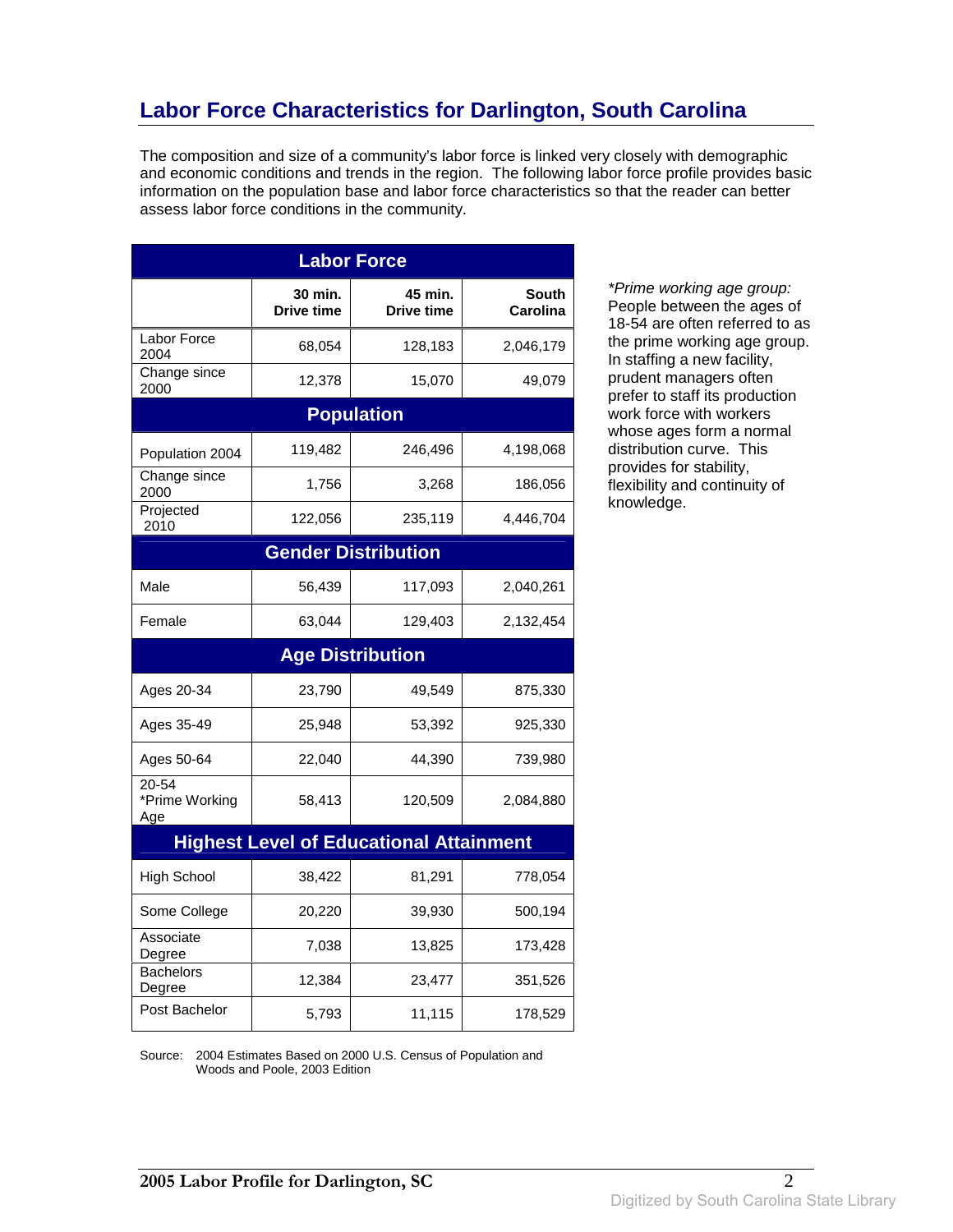# **Employment Characteristics for Darlington, South Carolina**

| <b>Total Employment</b>                                                     |        |         |           |
|-----------------------------------------------------------------------------|--------|---------|-----------|
| 30 min.<br>45 min.<br>South<br>Carolina<br>Drive time<br>Drive time<br>Year |        |         |           |
| 2004                                                                        | 63.326 | 118,159 | 1,906,571 |

Total Employment data include all full and part-time wage and salaried workers in the area. These people may or may not reside in the area.

| <b>Monthly Employment by Sector</b><br><b>In Darlington County</b> |            |            |                 |
|--------------------------------------------------------------------|------------|------------|-----------------|
| Sector                                                             | 30 min.    | 45 min.    |                 |
|                                                                    | Drive time | Drive time | South Carolina  |
| Agriculture, Forestry, Fishing and Hunting                         | 125<br>12  | 374<br>46  | 12,379<br>1,603 |
| <b>Mining</b><br><b>Utilities</b>                                  | 43         | 85         | 11,891          |
| <b>Construction</b>                                                | 2,293      | 3,713      | 111,730         |
| <b>Manufacturing</b>                                               | 9,413      | 18.622     | 275,573         |
| Wood product manufacturing                                         | 496        | 806        | 8,371           |
| Nonmetallic mineral product manufacturing                          | 54         | 103        | 9,155           |
| Primary metal manufacturing                                        | 628        | 747        | 6,317           |
| Fabricated metal product manufacturing                             | 816        | 1,943      | 27,357          |
| Machinery manufacturing                                            | 449        | 753        | 21,278          |
| Computer and electronic product<br>manufacturing                   |            |            | 7,666           |
| Electrical equipment and appliance mfg.                            |            |            | 10,748          |
| Transportation equipment manufacturing                             | 312        | 726        | 30,932          |
| Furniture and related product manufacturing                        | 13         | 23         | 4,225           |
| Miscellaneous manufacturing                                        | 15         | 21         | 7,846           |
| Food manufacturing                                                 | 370        | 603        | 17,832          |
| Beverage and tobacco product<br>manufacturing                      |            |            | 1,445           |
| Textile mills                                                      | 188        | 1,384      | 40,207          |
| Textile product mills                                              | 186        | 330        | 9,724           |
| Apparel manufacturing                                              | 54         | 212        | 5,321           |
| Paper manufacturing                                                | 2,280      | 2,858      | 14,710          |
| Printing and related support activities                            | 41         | 80         | 7,327           |
| Petroleum and coal products manufacturing                          |            |            | 288             |
| Chemical manufacturing                                             | 669        | 1,193      | 21,659          |
| Plastics and rubber products manufacturing                         | 101        | 181        | 23,054          |
| <b>Wholesale Trade</b>                                             | 1,476      | 2,750      | 62,523          |
| <b>Retail Trade</b>                                                | 5,501      | 10,387     | 224,031         |
| <b>Transportation and Warehousing</b>                              | 843        | 1,705      | 46,941          |
| <b>Education and Health Services</b>                               | 8,106      | 14,967     | 156,232         |
| <b>Leisure and Hospitality</b>                                     | 3,578      | 6,589      | 192,748         |
| <b>Professional and Business Services</b>                          | 3,161      | 4,945      | 186,481         |

Source: 2003 Covered Wages, SC Employment Securities Commission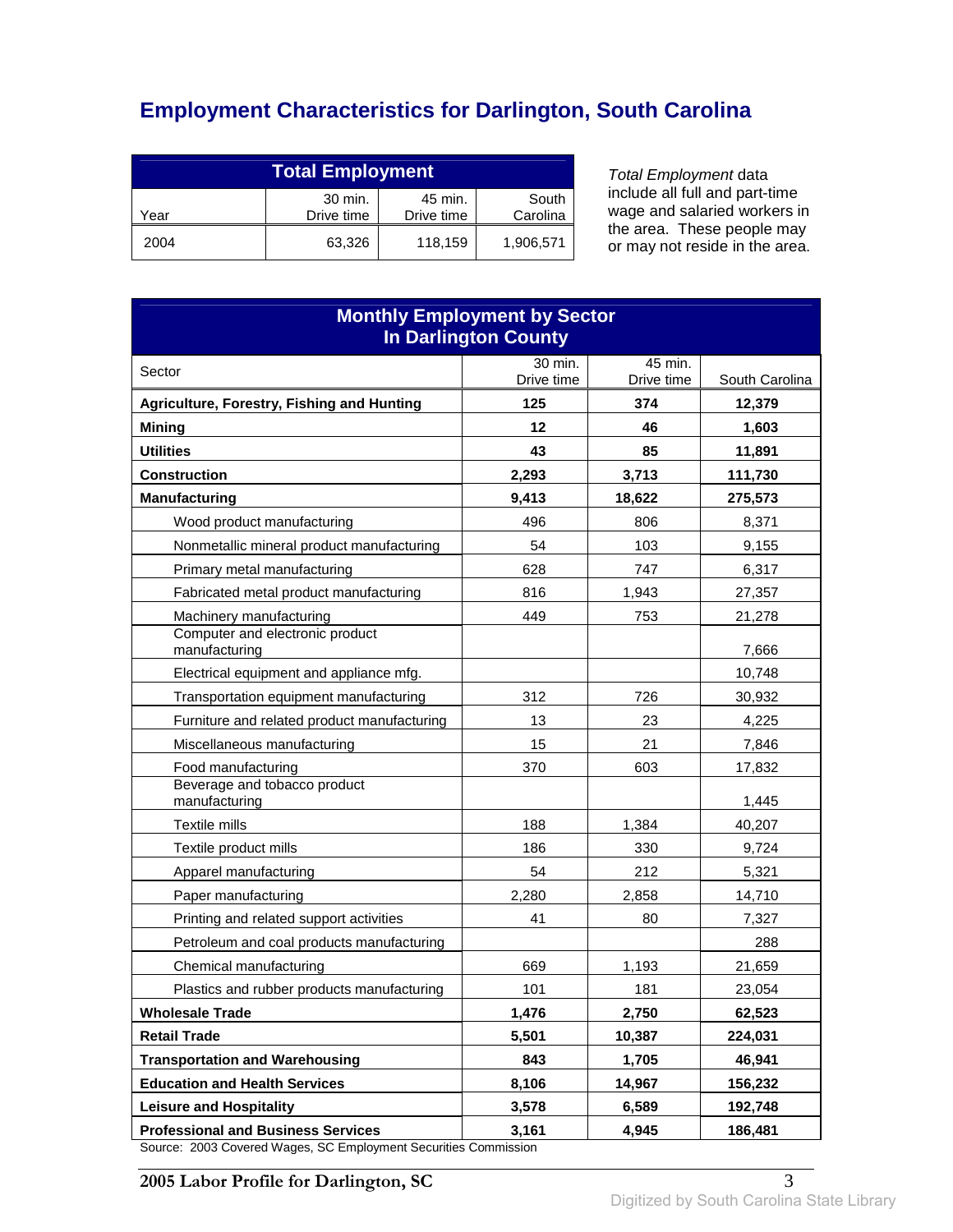| <b>Largest Industries by Total Employment</b><br>In Darlington County |                   |                                            |            |           |
|-----------------------------------------------------------------------|-------------------|--------------------------------------------|------------|-----------|
| <b>Company Name</b>                                                   | City              | <b>Primary Product/Service</b>             | Employment | Date Est. |
| Sonoco Products                                                       | Hartsville        | Paper packaging products                   | 2,021      | 1899      |
| Galey & Lord Inc/Society<br>Hill Plt                                  | Society Hill      | Dyeing & finishing of cloth                | 725        | 1988      |
| Georgia-Pacific Dixie<br>Products                                     | Darlington        | Paper plates                               | 500        | 1938      |
| Wellman Inc/Palmetto<br>Plant                                         | Darlington        | Polyester staple fiber                     | 450        | 1973      |
| <b>Nucor Steel</b>                                                    | Darlington        | Steel angles, channels & flats             | 401        | 1969      |
| <b>APAC Coastal Carolina</b>                                          | Darlington        | Asphalt                                    | 375        | 1964      |
| <b>MSD</b> Inc                                                        | Darlington        | Relays and industrial controls             | 250        | 1990      |
| Darlington Veneer Co                                                  | Darlington        | Hardwood plywood                           | 205        | 1918      |
| <b>Stingray Power Boats</b>                                           | Hartsville        | Fiberglass boats                           | 190        | 1979      |
| Chesterfield Lumber Co                                                | Darlington        | Lumber                                     | 180        | 1939      |
| Roller Bearing Co of<br>America                                       | <b>Hartsville</b> | Bearings                                   | 144        | 1967      |
| <b>Perfection Clutch</b>                                              | Timmonsville      | Clutches                                   | 133        | 1981      |
| Craig Industries Inc                                                  | Lamar             | Ladies' sportswear                         | 100        | 1981      |
| <b>JBE</b> Inc                                                        | Hartsville        | Sub-assembly ATVs & personal<br>watercraft |            |           |
| Anderson Brass Co                                                     | Hartsville        | <b>Brass valves</b>                        | 75         | 1981      |
| <b>HRS Textiles Inc</b>                                               | Darlington        | Non woven textile fabrics                  | 74         | 1979      |
| Amspak                                                                | Hartsville        | Paper spools                               | 70         | 1966      |
| lFrazier Industrial Co                                                | Lamar             | Steel storage racks                        | 63         | 1998      |
| Hartsville Oil Mill-<br>Darlington Plt                                | Darlington        | Cottonseed oil, meal & linters             | 60         | 1900      |
| Royster-Clarke-Rainbow<br><b>Division</b>                             | Hartsville        | Fertilizer                                 | 56         | 1931      |

#### **Employer-Employee Relationship**

Employer-employee relations in South Carolina are very stable and the state consistently ranks as one of the least unionized in the nation. In 2004, only 4.5 percent of the state's workers were members of a labor union. Additionally, the state has consistently had one of the lowest work stoppage rates in the United States. On average, less than .01 percent of working time was lost due to strikes in manufacturing and non-manufacturing industries combined.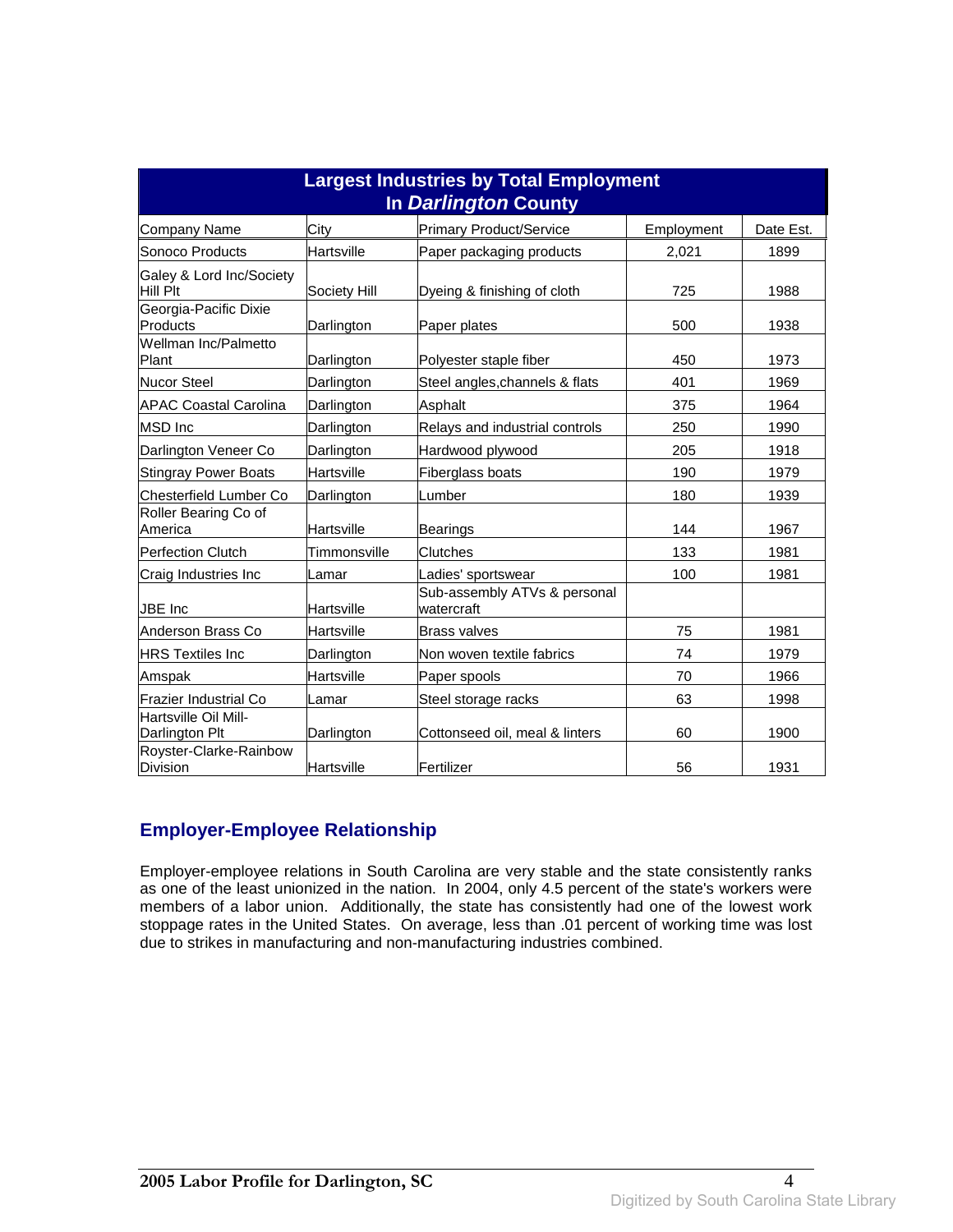### **Labor Force Participation & Unemployment**

| <b>Labor Force Participation &amp; Unemployment</b> |                       |                       |                |
|-----------------------------------------------------|-----------------------|-----------------------|----------------|
| Year                                                | 30 min.<br>Drive time | 45 min.<br>Drive time | South Carolina |
| Labor Force<br>(2004)                               | 68,054                | 128,183               | 2,046,179      |
| Labor Force<br>Change from 2000                     | 12,378                | 15,070                | 49,079         |
| Labor Force<br><b>Participation Rate</b>            | 57%                   | 52%                   | 49%            |
| Unemploy-<br>ment (2004)                            | 4,728                 | 4,945                 | 139.607        |
| Unemployment<br>Rate                                | 6.9%                  | 8.9%                  | 6.8%           |

The labor force participation rate is the percentage which results from dividing the labor force count by the total population.

Unemployment reflects the total number of persons who do not have a job and are actively seeking employment.

### **Other Potential Sources of Labor Supply**

| <b>Total Jobs Lost</b><br><b>Due to Mass Closings and Layoffs</b><br><b>Past Two Years</b> |                       |                       |                |
|--------------------------------------------------------------------------------------------|-----------------------|-----------------------|----------------|
| Sector                                                                                     | 30 min.<br>Drive time | 45 min.<br>Drive time | South Carolina |
| Total                                                                                      | 483                   | 1,022                 | 22,196         |
| Manufacturing                                                                              | 483                   | 1,017                 | 19,196         |
| <b>Distribution</b>                                                                        |                       |                       | 1,213          |
| Service                                                                                    |                       | 4                     | 1,745          |
| Other                                                                                      |                       |                       | 42             |

Recent closings and layoffs are a rich source of skilled and experienced labor for companies seeking to locate or expand in a given area. Industries in which layoffs and closings occur can provide some indication of the skills and knowledge-base of many unemployed and underemployed workers in a region.

| <b>Commuters to Other Areas</b> |                       |                       |                |
|---------------------------------|-----------------------|-----------------------|----------------|
|                                 | 30 min.<br>Drive time | 45 min.<br>Drive time | South Carolina |
| Commuters to<br>other areas     | 14,301                | 28,931                | 31,833         |

Source: 2000 U.S. Census of Population

 Workers commuting to places outside their residence are a significant source of experienced labor for new and expanding industries. These workers may be willing to consider an opportunity for employment nearer their place of residence.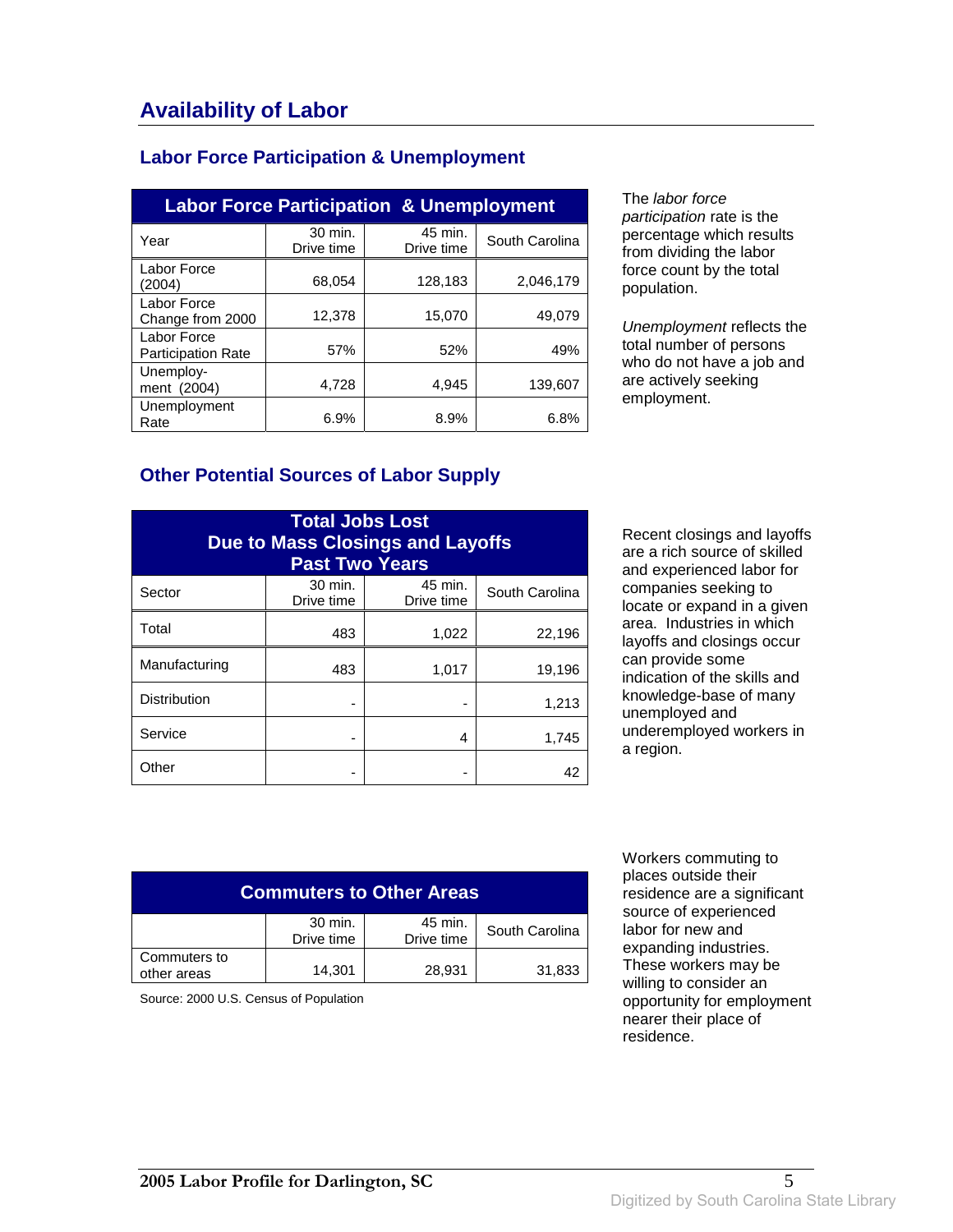### **Recent Graduates of South Carolina's Colleges and Universities**

| <b>Certificates/Degrees Conferred</b><br><b>From Technical Colleges</b><br>in Select Degrees Within 45 Minute Drive Time of Darlington County, SC |                                                |  |
|---------------------------------------------------------------------------------------------------------------------------------------------------|------------------------------------------------|--|
| Degree Area                                                                                                                                       | Two Year Certificates Conferred<br>2002 - 2004 |  |
| Computer and Information Sciences (Total)                                                                                                         | 89                                             |  |
| Data Processing Technology                                                                                                                        | 81                                             |  |
| Engineering Technologies (Total)                                                                                                                  | 86                                             |  |
| Electrical , Electronic & Communications                                                                                                          | 24                                             |  |
| Mechanical Engineering/Tech                                                                                                                       | $\star$                                        |  |
| Mechanic & Repair Technologies (Total)                                                                                                            | 161                                            |  |
| Industrial Electronics                                                                                                                            | 40                                             |  |
| <b>HVAC</b>                                                                                                                                       | 56                                             |  |
| Precision Production (Total)                                                                                                                      | 123                                            |  |
| Machine Tool Technology/Machinist                                                                                                                 | 63                                             |  |

| <b>Graduation From South Carolina's</b><br><b>Four Year Colleges and Universities</b><br><b>In Select Degrees</b> |                  |                               |  |
|-------------------------------------------------------------------------------------------------------------------|------------------|-------------------------------|--|
|                                                                                                                   |                  | Degrees Conferred (2002-2004) |  |
|                                                                                                                   | <b>Bachelors</b> | Post- Grad                    |  |
| Computer and Information<br>Science (Total)                                                                       | 910              | 108                           |  |
| <b>Computer Engineering</b>                                                                                       | 150              | 149                           |  |
| <b>Computer Programming</b>                                                                                       | 12               | 5                             |  |
| Engineering & Related<br>Technologies (Total)                                                                     | 1,316            | 786                           |  |
| <b>Chemical Engineering</b>                                                                                       | 136              | 38                            |  |
| <b>Electrical Engineering</b>                                                                                     | 257              | 150                           |  |
| Industrial Engineering                                                                                            | 78               | 44                            |  |
| Mechanical Engineering                                                                                            | 268              | 95                            |  |
| Business Admin &<br>Management                                                                                    | 4,754            | 1,018                         |  |
| International Business/Trade                                                                                      | 178              | 276                           |  |

Source: South Carolina Commission on Higher Education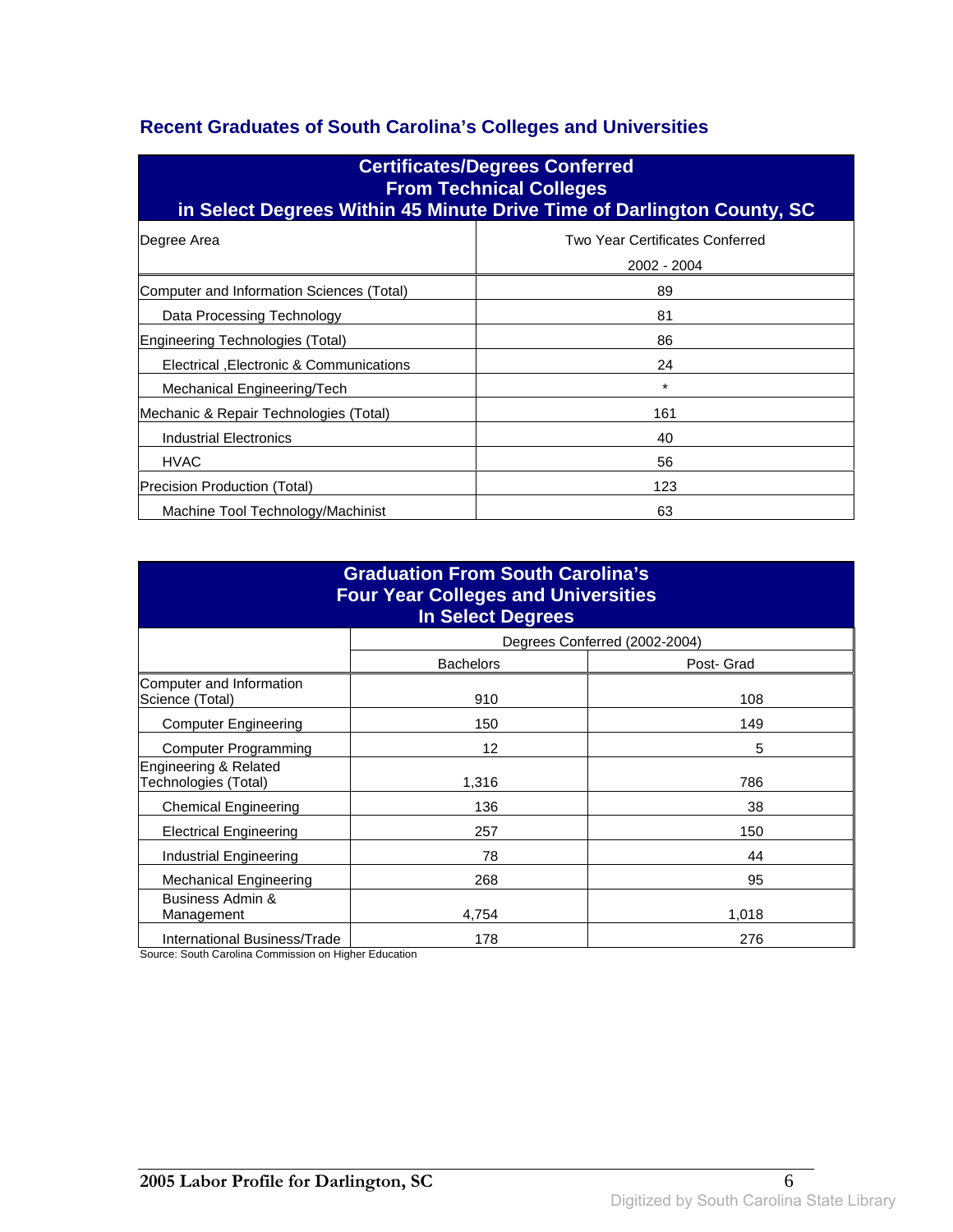## **Wages and Salaries**

| <b>Average Wage and Salary</b><br><b>Comparison</b> |                      |                |                      |
|-----------------------------------------------------|----------------------|----------------|----------------------|
| Sector                                              | Darlington<br>County | South Carolina | <b>United States</b> |
| Avg. Weekly<br>Wages*                               | \$642                | \$581          | \$658                |
| Avg. Annual<br>Salary*                              | \$33,377             | \$30,240       | \$37,508             |
| Avg. Hourly Prod.<br>Wages**                        | N/A                  | \$14.73        | \$16.14              |

\*Covered Wages and Employment, 2003, SC Employment Securities Commission

\*\* Employment & Earnings, 2004, U.S. Department of Labor

| <b>Average Annual Salary</b><br><b>Manufacturing Sectors, 2004</b> |                   |                |  |
|--------------------------------------------------------------------|-------------------|----------------|--|
| Sector                                                             | Darlington County | South Carolina |  |
| <b>Manufacturing Total</b>                                         | \$48,419          | \$39,027       |  |
| Wood product                                                       | \$27,665          | \$30,808       |  |
| Nonmetallic mineral product                                        | ***               | \$39,031       |  |
| Primary metal                                                      | \$61,438          | \$49,695       |  |
| Fabricated metal product                                           | \$34,948          | \$37,533       |  |
| Machinery                                                          | \$38,226          | \$39,952       |  |
| Computer and electronic product                                    | ***               | \$40,186       |  |
| Electrical equipment and appliance                                 | ***               | \$40,178       |  |
| Transportation equipment                                           | \$33,541          | \$44,099       |  |
| Furniture and related product                                      | ***               | \$27,907       |  |
| Miscellaneous                                                      | \$23,969          | \$34,350       |  |
| Food                                                               | \$41,851          | \$26,620       |  |
| Beverage and tobacco product                                       | ***               | \$35,765       |  |
| Textile mills                                                      | ***               | \$31,898       |  |
| Textile product mills                                              | ***               | \$25,618       |  |
| Apparel                                                            | ***               | \$23,705       |  |
| Paper                                                              | \$61,112          | \$55,139       |  |
| Printing and related support<br>activities                         | \$30,290          | \$36,634       |  |
| Petroleum and coal products                                        | ***               | \$49,113       |  |
| Chemical                                                           | ***               | \$50,870       |  |
| Plastics and rubber products                                       | ***               | \$46,620       |  |

\*\*\*Indicates data suppressed

Source: Covered Wages and Employment, SC Employment Securities Commission